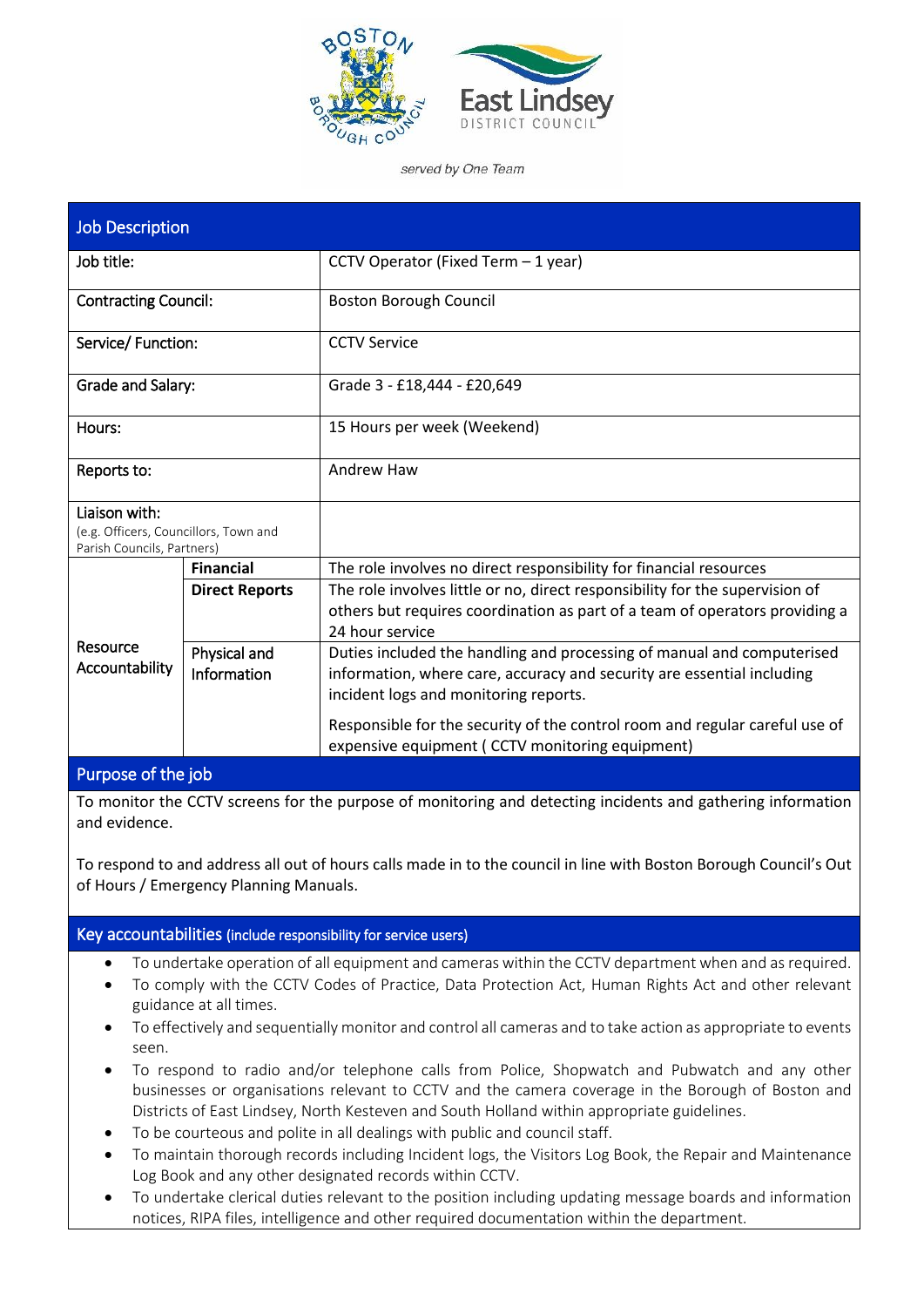- To assist police and any other authorised personnel to review images and download data as required in line with Data Protection and CCTV codes of practice.
- To be available for shifts as required including nights and weekend work
- To advise the appropriate person as soon as practicable of any faults or failures with any equipment within CCTV.
- Where necessary complete witness statement and prepare evidence as per procedures.
- To attend court as a witness for the Police or other persons bringing about a prosecution when required to do so.
- To advise supervising staff and record in a diary, dates and times of any courts to be attended.
- To record any health and safety incidents and report to supervising staff.
- To uphold confidentiality agreements and the Official Secrets Act in respect of all aspects of CCTV surveillance.
- To be aware and follow council policies such as Health and Safety, Equalities, and Fire Evacuation Procedure, and adhere to these at all times.
- To complete training when necessary and comply with regulations of licenses.
- To keep the Control Room in a clean and tidy condition.
- Any other duties as the CCTV Manager may require in accordance with the grading of the post.

Staff are reminded that every aspect of the system, procedures and recordings and proceedings are confidential and should not be discussed outside the Control Room or to visitors unless they are specifically authorised to be a party to the information. If in doubt the appropriate Officer or representative should be informed.

| Knowledge and Skills (include interpersonal/ communication skills and physical and mental skills)                                                                                                                                                                                                                                                                          |                                                      |  |  |  |  |
|----------------------------------------------------------------------------------------------------------------------------------------------------------------------------------------------------------------------------------------------------------------------------------------------------------------------------------------------------------------------------|------------------------------------------------------|--|--|--|--|
| Essential:<br>SIA licensed (specifically Public space) and a working<br>$\bullet$<br>knowledge of Data Protection, Human Rights act and<br>surveillance regulations<br>Understanding of safe working practices for lone workers<br>$\bullet$<br>Accurate and concise literacy skills<br>٠<br>Good telephone manner<br>General good education<br>Good organisational skills | Desirable:<br>CCTV operating experience<br>$\bullet$ |  |  |  |  |
| <b>Educations/ Qualification</b>                                                                                                                                                                                                                                                                                                                                           |                                                      |  |  |  |  |
| Essential:                                                                                                                                                                                                                                                                                                                                                                 | Desirable:                                           |  |  |  |  |
| Physical/ Mental/ Emotional Demands                                                                                                                                                                                                                                                                                                                                        |                                                      |  |  |  |  |
| <b>Interpersonal Skills</b>                                                                                                                                                                                                                                                                                                                                                |                                                      |  |  |  |  |
| Ability to communicate effectively with to public and staff<br>$\bullet$<br>Ability to work independently using own initiative and effectively as part of a team                                                                                                                                                                                                           |                                                      |  |  |  |  |
| <b>Mental Skills</b>                                                                                                                                                                                                                                                                                                                                                       |                                                      |  |  |  |  |
| Ability to assess new situations, identify risks and react appropriately whilst lone working<br>Ability to work well under pressure                                                                                                                                                                                                                                        |                                                      |  |  |  |  |
| <b>Physical Skills</b>                                                                                                                                                                                                                                                                                                                                                     |                                                      |  |  |  |  |
| Work requires dexterity and co-ordination; precise keyboard and joystick use is essential.<br>$\bullet$<br>Requires some operation of general office equipment essential                                                                                                                                                                                                   |                                                      |  |  |  |  |
| <b>Working Conditions</b>                                                                                                                                                                                                                                                                                                                                                  |                                                      |  |  |  |  |
|                                                                                                                                                                                                                                                                                                                                                                            |                                                      |  |  |  |  |

General